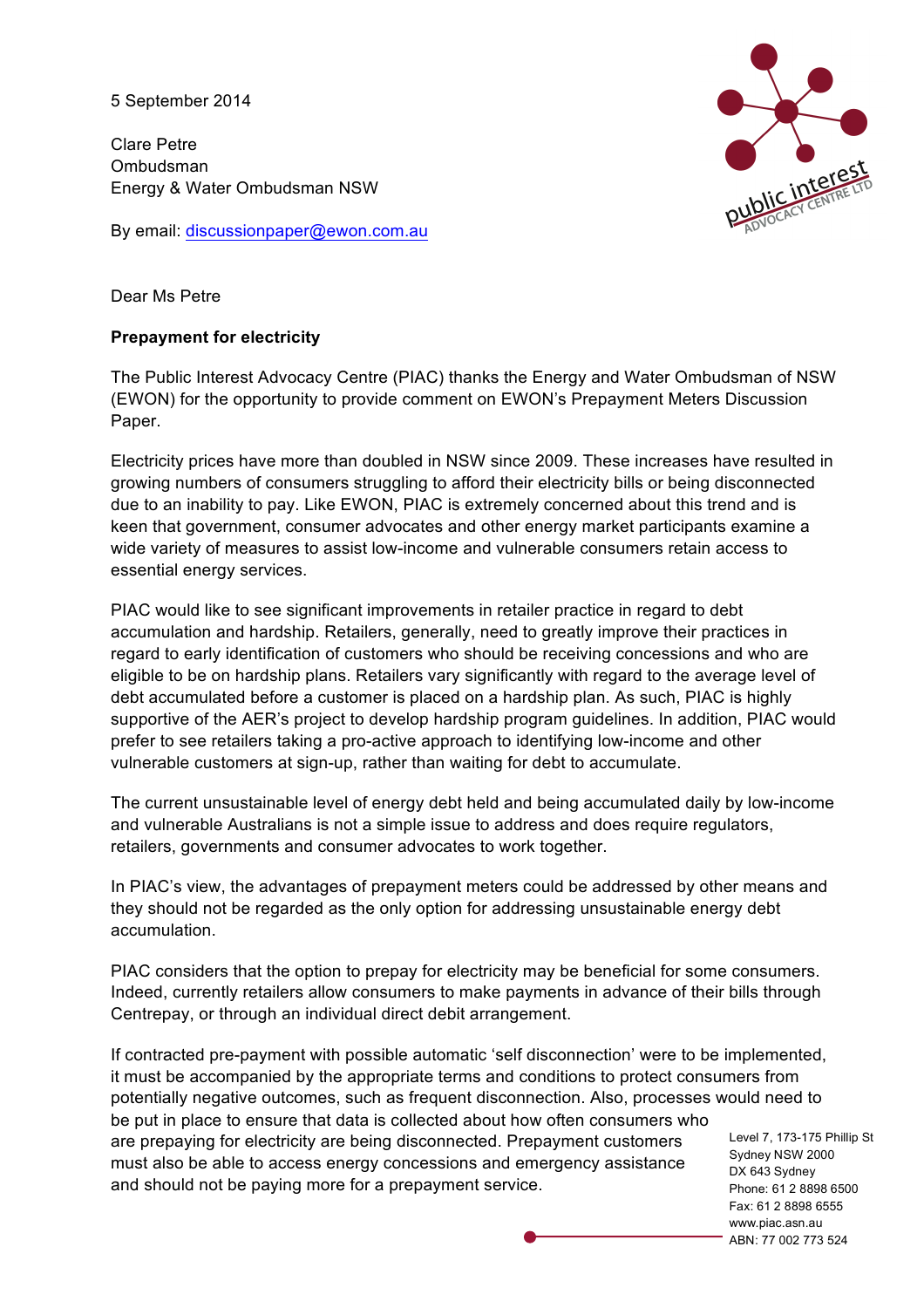# **Frequent disconnection**

PIAC's greatest concern is that customers on prepayment arrangements would be frequently disconnected and suffer the negative consequences of that experience, including physical and mental health consequences. PIAC notes, in particular, the finding in EWON's discussion paper that of the customers in New Zealand on prepayment meters who were disconnected (about half of the total), 17% were disconnected six or more times in the previous 12 months.

It is therefore important that disconnection of prepayment customers remain visible to regulators and governments. Disconnections are a key indicator of the accessibility of essential services. The disconnection of prepayment customers should be tracked along with the disconnection of customers who post-pay. Further, if prepayment services were introduced, the financial and health outcomes for those customers should be comprehensively evaluated.

## **Prepayment and control of electricity expenditure**

The option to prepay for consumption could offer a valuable income management tool to consumers that chose to take it up. The current way that electricity is paid for (in general, three monthly billing in arrears) provides almost no meaningful feedback to consumers about the cost of their energy use and how much it costs, for example, when their leave the heater or air conditioner on all day.

Accordingly, PIAC believes that the option to prepay could be valuable for consumers who are able to recharge their credit as necessary and are of low risk of running out and being potentially disconnected. PIAC considers that as long as consumers have genuine choice about entering about prepayment arrangements, it is more likely to be taken up by those in a position to benefit from such an arrangement through having greater control of their expenditure.

Prepayment also presents an option for groups such as share house tenants. The cost of consumption can be shared in advance, eliminating situations where an account holder is unable to recover a debt from former housemates who have moved out.

PIAC is supportive of monthly billing for post-pay accounts and encourages retailers to assess customers' ability to pay when they sign up to a contract. PIAC would like to see Centrepay processes put in place immediately on contract signing for customers at risk of hardship, rather than waiting for customers to accrue damaging debt they will only have limited capacity to repay.

PIAC also supports smart meters with display capabilities if they are available at reasonable cost as another means of informing customers about their energy use.

### **Recharging and reserve credit**

In most cases, prepayment will require more frequent purchasing of credit than the current three monthly billing cycle. This raises the issue of consumers being unable, for whatever reason, to recharge and hence running out of credit. This is a particular danger for low-income consumers without credit cards, who may have low computer literacy or lack confidence (or phone credit) to conduct such transactions over the phone.

To guard against disconnection in these circumstances, reserve credit should be available under the prepayment arrangements. Under the National Energy Customer Framework, prepayment meters must have two days emergency credit. PIAC thinks that this may be insufficient, and a longer period of emergency credit, in the order of 5 days, may be more appropriate.